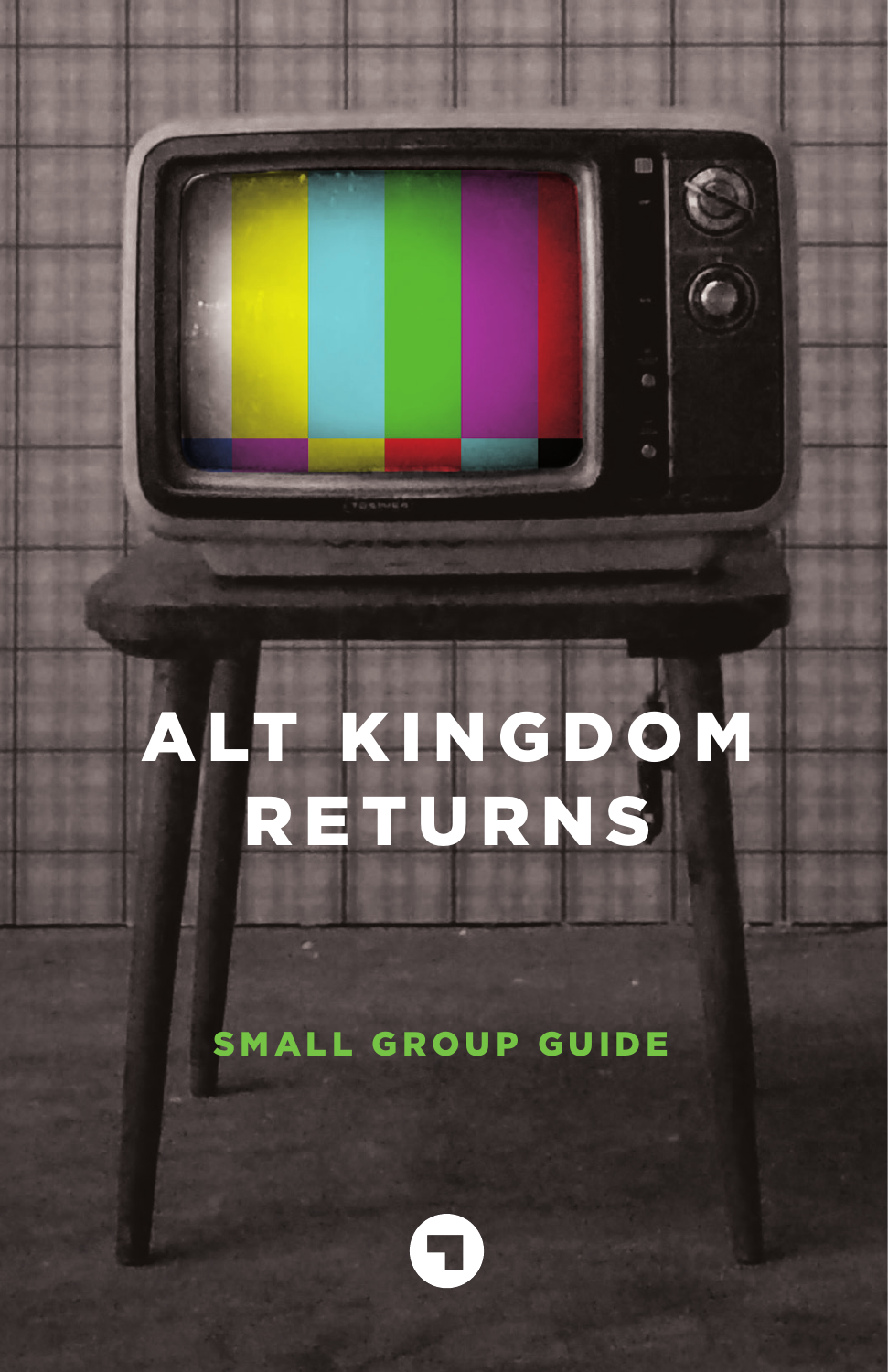

# **Part One: Alt Anger**

Well known. Poorly applied. That's an accurate way of describing so many of Jesus' teachings, including his teachings on anger. Some people think Jesus was just spouting hyperbole. Actually, he was ushering in His Alt Kingdom. We'll start this journey with Jesus' teachings on anger. If you think you have a right to be angry, think again.

**Scripture** Matthew 5:21-26

**Bottom Line**: Only God's anger is justified. Yours is incomplete.

# **Discussion Questions**

- 1. What tends to make you angry? Why?
- 2. Why do you think Jesus expanded the definition of murder to include any form of anger in Matthew 5:21-26?
- 3. Why do you think it's easy to fuel the anger you feel and to nurse the malice you experience? How does that tend to turn out for you and for the people you're angry with?
- 4. In the message, Carey said only God's anger is justified. Yours is incomplete. Why is your anger (and the anger of other people) inaccurate or unjustified?
- 5. Jesus' teachings are well known, but often poorly applied. But that doesn't stop Jesus from telling us to act. He gives us a specific application of his teaching in verses 23-24. Why do you think it is so important to God for you to reconcile with people?
- 6. Real forgiveness costs you something. Discuss.
- 7. With whom do you need to be reconciled? Work through the four questions below (in the Moving Forward section). What is it going to take for you to do something about reconciliation?

#### **Moving Forward**

Getting past your anger is hard, but so necessary.

In addition to the time we had together in the services this weekend, take some time this week to process your anger.

Who am I angry at? What am I angry about? Why am I really angry? What will I do about it?

Only God's anger is justified. Yours is incomplete. So forgive.

# **Changing Your Mind**

Therefore, if you are offering your gift at the altar and there remember that your brother or sister has something against you, leave your gift there in front of the altar. First, go and be reconciled to them; then come and offer your gift. Matthew 5:23-24 NIV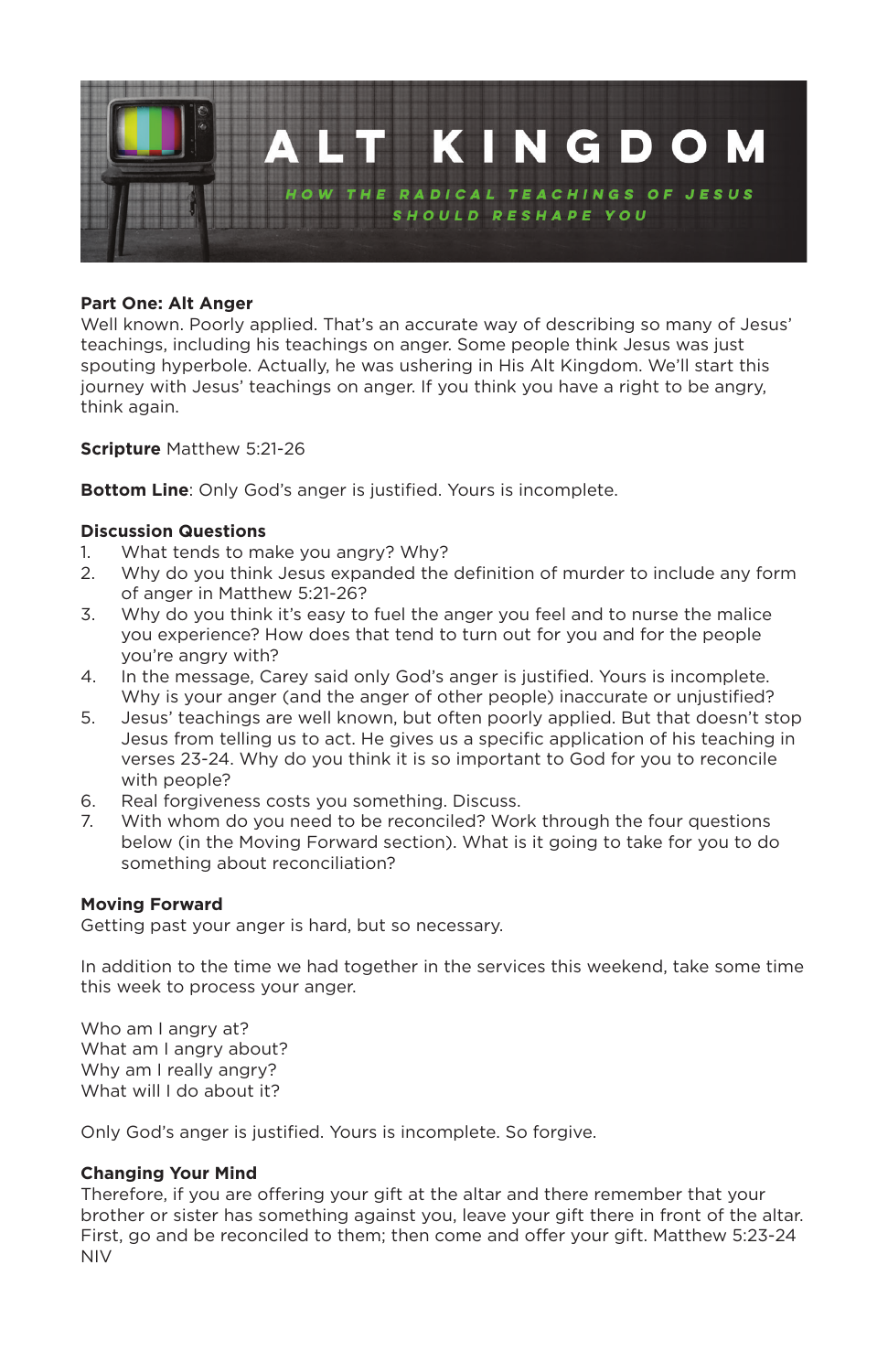

# **Part 2: Alt Sex**

If you really want to get countercultural, just look at Jesus' teachings on sex, marriage and adultery. Almost nobody believes that stuff anymore. Except for Jesus. When it comes to Jesus' alternative teachings on sex and relationships, maybe it's not just a question of what he's longing to save you from. Maybe it's a question of what Jesus is trying to save you for.

**Bottom Line**: Jesus' approach to sex isn't just trying to save you from something bad, he's trying to introduce you to something better.

#### **Scripture**: Matthew 5:27-32

#### **Discussion Questions**

- 1. Why do you think our culture is so obsessed with sex?
- 2. To what extent have marriage, relationships and sex been a source of joy and pain in your life?
- 3. Read the teachings of Jesus on marriage, divorce and adultery in Matthew 5:27- 32. Why do you think so many people disagree with what Jesus teaches?
- 4. Your sexuality is not your identity. This is a completely countercultural message. What do you think? Is your identity bigger than your sexuality,?
- 5. In what ways does this weeks message make you rethink the purpose of relationships, sex and marriage?
- 6. What does it mean for you when Jesus is trying to introduce you to something better?

# **Moving Forward**

Nobody can go back in this life, but we can all move forward.

Starting from where you are now, what would it mean for you to obey God so you can discover something better relationally, intimately, and sexually? What do you think God has in mind for you and for the people you love and He loves?

#### **Changing Your Mind**

But I tell you that anyone who looks at a woman lustfully has already committed adultery with her in his heart. Matthew 5:28 NIV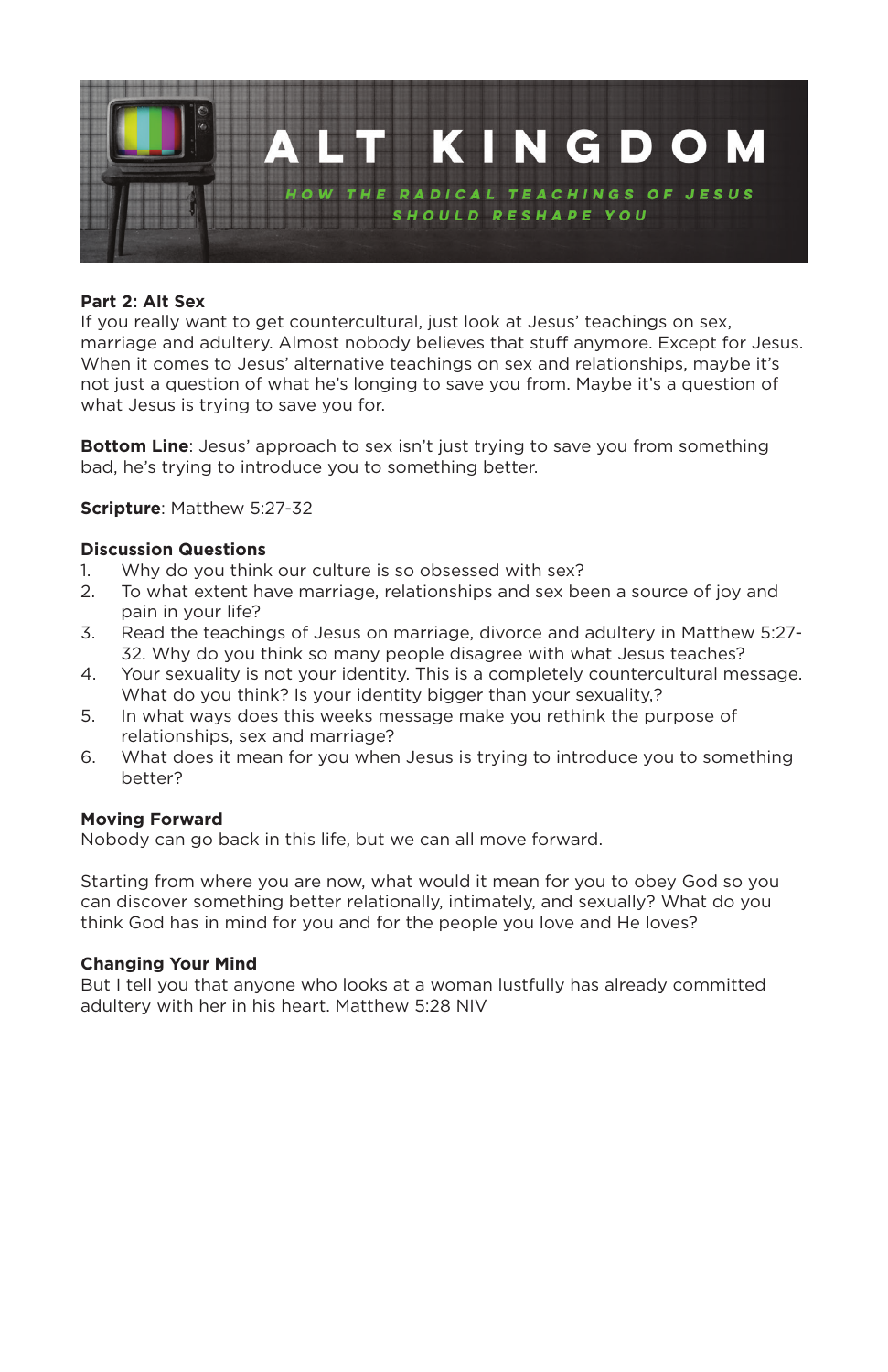

# **Part 3: Alt Enemies**

It's easy to love your friends, but it's almost impossible to love your enemies. Which is exactly why Jesus tells you to do just that. One of the defining characteristics of people who follow Jesus should be love for their enemies. If you think it's impossible to do that, think again.

**Scripture**: Matthew 5:38-48

**Bottom Line**: Loving your enemy makes no sense until you realize you're the enemy.

#### **Discussion Questions**

- 1. Who picked on you when you were a kid? How did that make you feel?
- 2. Read through Matthew 5:38-48. Make a list of reasons why Jesus' teachings seem impossible to implement.
- 3. Have you ever seen someone try to implement at least some of Jesus' teachings in today's passage? What happened to them and the people around them?
- 4. Get a list of names in your mind of people you don't like … ask yourself and ask God why you don't like them.
- 5. Now list the reasons God (and other people) maybe shouldn't like you. Write them down.
- 6. Loving your enemy makes no sense until you realize you're the enemy. If you really believed you were the enemy (no better than anyone else), what might change?
- 7. Now re-read Matthew 5:38-48 and ask the Holy Spirit to help you begin loving your enemies.

#### **Moving Forward**

This week, practice enemy love. Confess your sins, and then bless, don't curse, those who sin against you.

# **Changing Your Mind**

But I tell you, do not resist an evil person. If anyone slaps you on the right cheek, turn to them the other cheek also. And if anyone wants to sue you and take your shirt, hand over your coat as well. If anyone forces you to go one mile, go with them two miles. Give to the one who asks you, and do not turn away from the one who wants to borrow from you. Matthew 5:39-42 NIV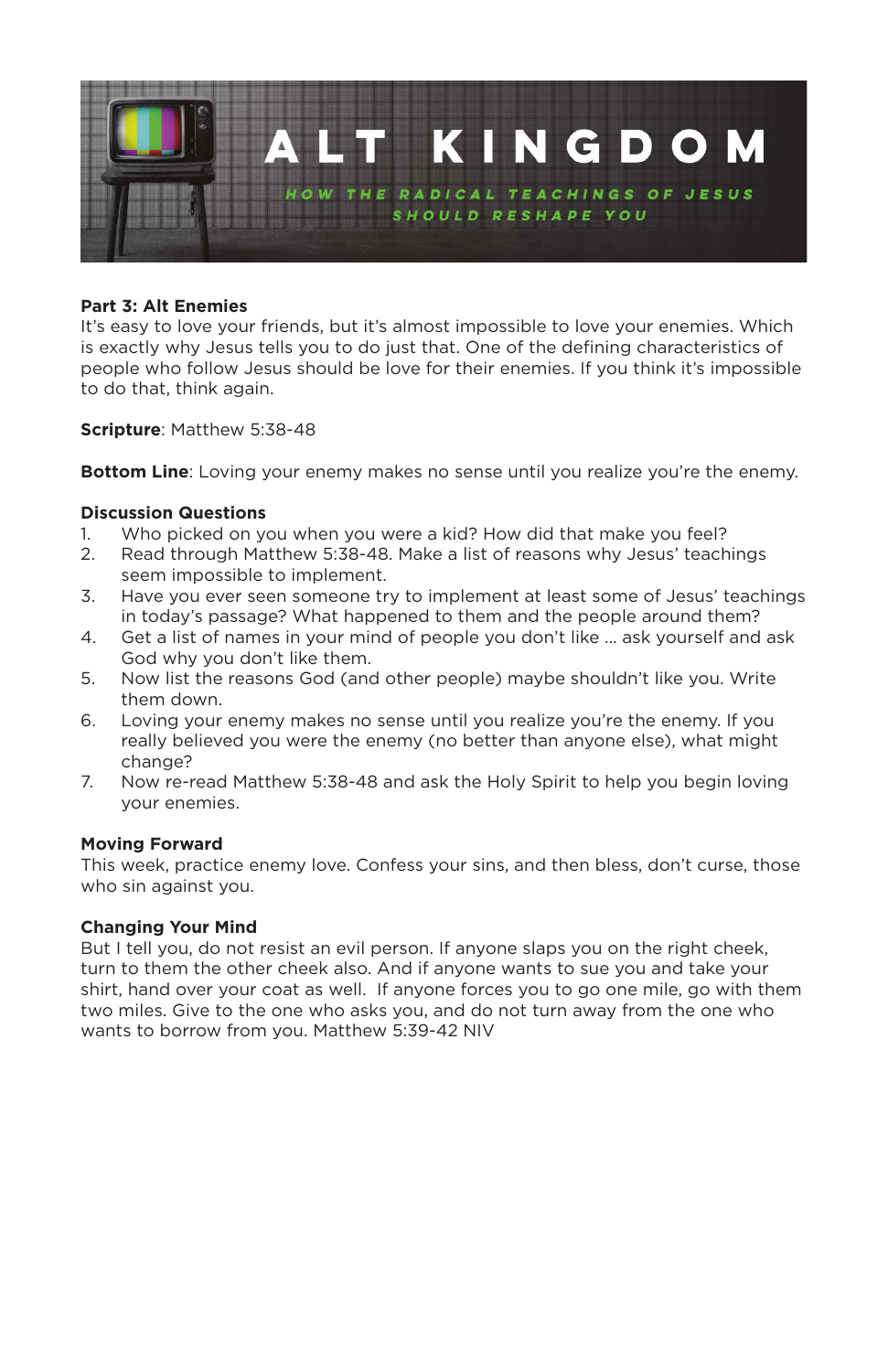

#### **Part 4: Alt Worry**

It's so easy to worry, and if you're honest, it probably seems a little annoying when Jesus tells you to simply stop worrying (which he does). The real questions is how? We'll look at what Jesus says the chief causes of worry are, and what to do about them.

**Scripture**: Matthew 6:19-34

**Bottom Line**: Generosity delivers everything money promises.

#### **Discussion Questions**

- 1. Spender or saver. Which more accurately describes you? And why?
- 2. What makes you worry most?
- 3. Money promises so much...and delivers so little. Have you experienced that to be true?
- 4. When you read through Matthew 6:19-34, what part of the passage frightens you most? Why?
- 5. Generosity delivers everything money promises. What do you think? How could giving more cause you to worry less?

#### **Moving Forward**

The action step this week is to double your giving to the local church for the next month. Take whatever you're giving, and double it.

In the message, Carey also challenged everyone to give 10% of their income to the local church starting now. The reality is that for many people 10% is a big stretch.

That's why there's this action step: double your giving to the local church for the next month. Take whatever you're giving, and double it.

Every time a church leader talks about giving in this way, people get upset and point out that 10% is an Old Testament standard. And they're correct. 10% is the Old Testament standard, and Christians don't live by the Old Testament. In which case you might look to the New Testament standard of giving, which is deeply radical generosity (selling properties and possessions and giving radically).

So...if that freaks you out too much, stick to the Old Testament. Or maybe just double your giving. That's a good place to start.

If you want/need some help with personal finances, we can help through the Financial Learning Experience, which has helped hundreds of people live with financial margin and live on mission. Sign up at ConnexusChurch.com/FLE.

# **Changing Your Mind**

"Wherever the desires of your heart are, there will your treasure be also be." Matthew 6:21 NLT

"Wherever your treasure is, there the desires of your heart will also be." NLT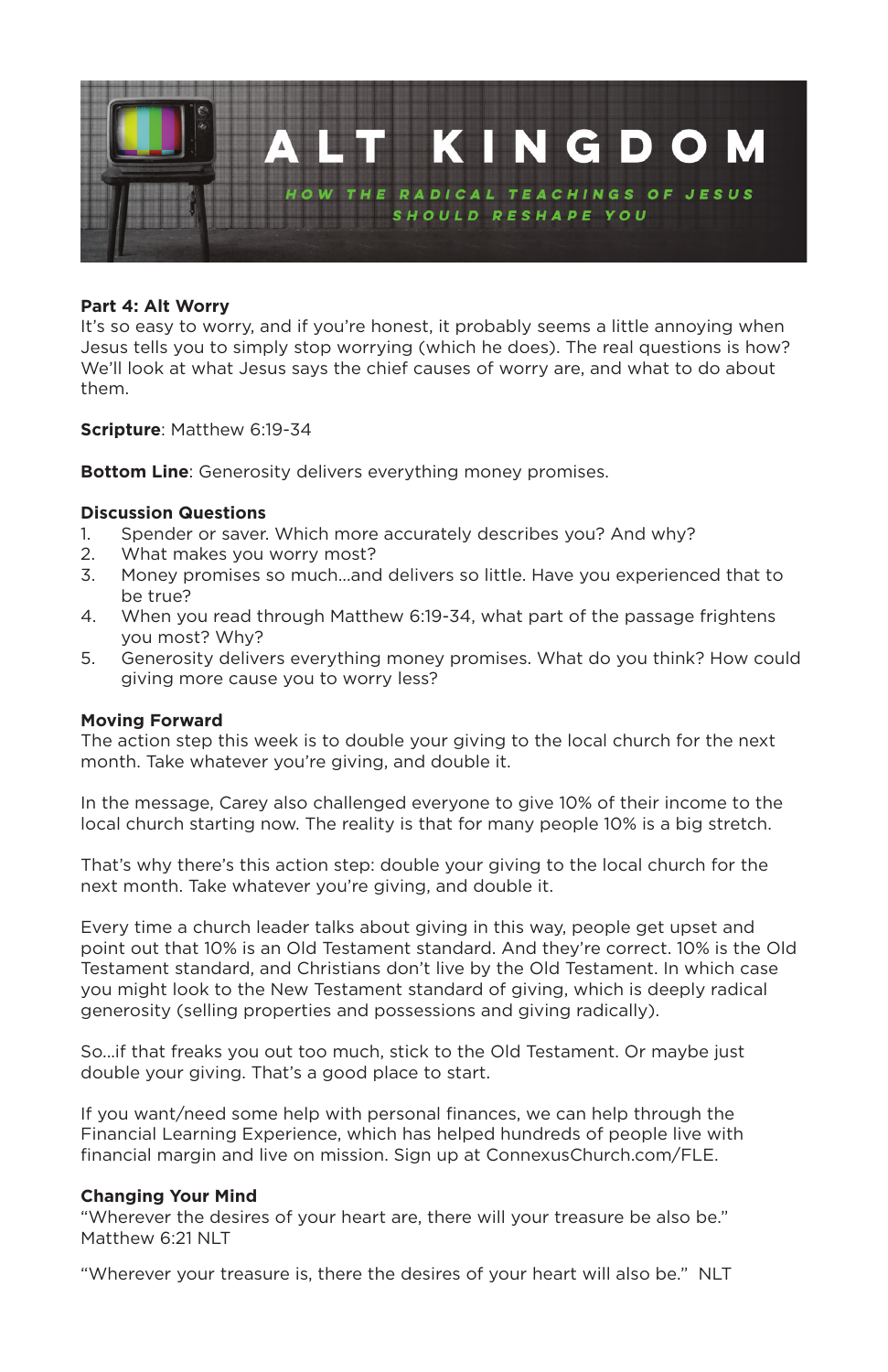

# **Part 5: Alt Spirituality**

So how do you know you're good with God? How deeply do you have to obey? How often can you mess up? If you blow it, will God give up on you? Will he be mad at you? Will he punish you? These are good questions...but only religious people ask them. Christians ask a whole other set of questions, and Jesus shows us why.

**Scripture**: Matthew 6:1-18

**Bottom Line**: The religious obey to earn love. Christians obey because they've been loved.

#### **Discussion Questions**

- 1. What bothers you about religious people you know?
- 2. Conversely, is there anything about certain people of faith that you admire?
- 3. What do you think Jesus is bothered by in Matthew 6?
- 4. Religion either makes you arrogant or insecure. Discuss.
- 5. The religious obey to earn love. Christians obey because they've been loved.
- 6. What changes might you make to help your life be less religious and more Gospel-based?
- 7. What would a quietly obedient, more secure you, look like?

#### **Moving Forward**

"The gospel is this: We are more sinful and flawed in ourselves than we ever dared believe, yet at the very same time we are more loved and accepted in Jesus Christ than we ever dared hope." Tim Keller

Whenever you feel you have to gain God's approval, remember, in Jesus that you already have it. Decelerate your public talk while accelerating your private walk. Give, forgive and love generously and quietly, and your heavenly father who knows what is done in secret, will reward you. Because you don't have to earn love, you are loved.

# **Changing Your Mind**

"When you pray, don't babble on and on as the Gentiles do. They think their prayers are answered merely by repeating their words again and again. Don't be like them, for your Father knows exactly what you need even before you ask him! Matthew 6:7- 8 NLT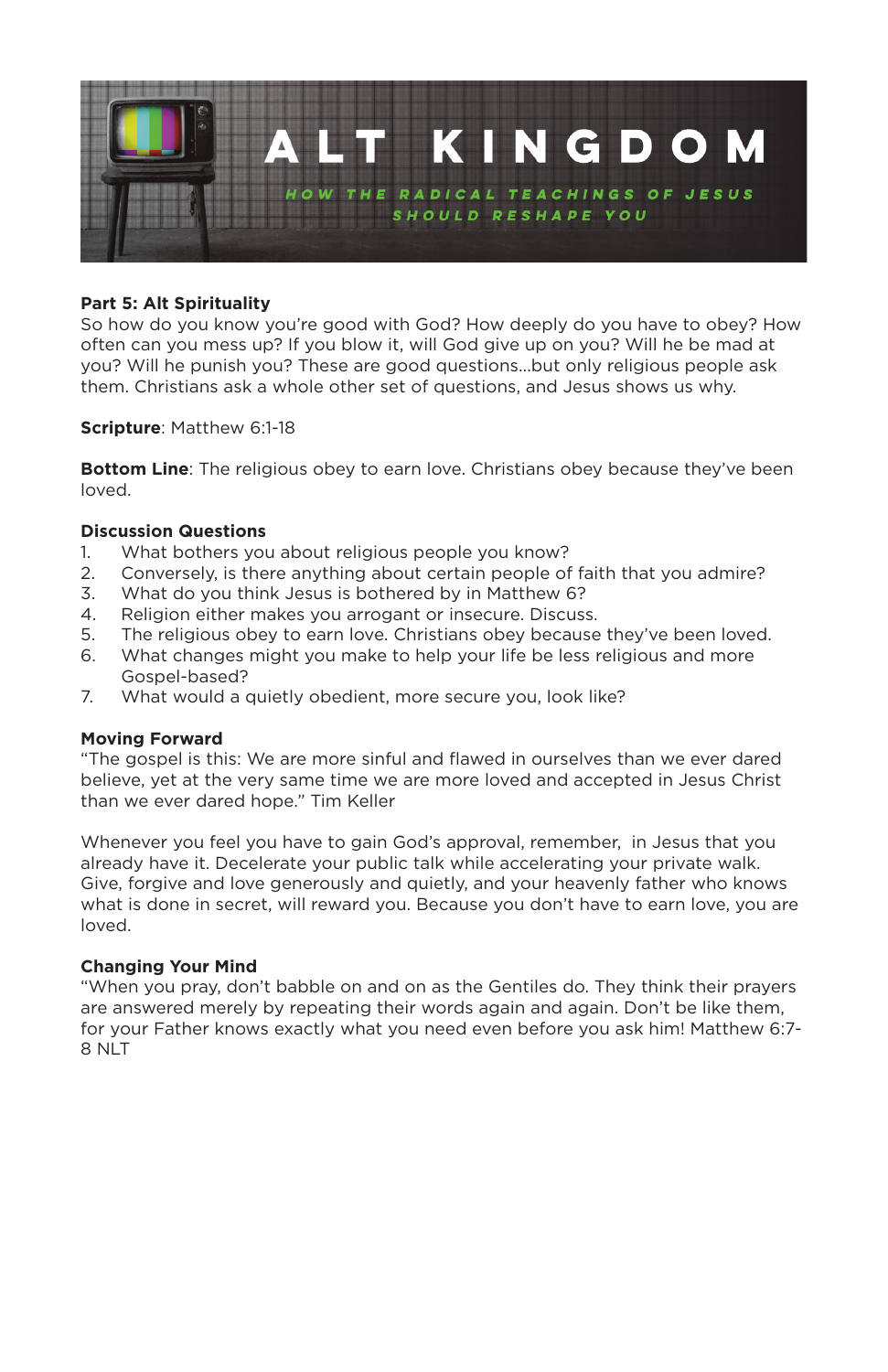

# **Part 6: Alt Success**

Most of people either feel not very good about themselves or too good about themselves. Both are problems. And both are rooted in something sinister that Jesus would love to root out of your life. Once it's gone, a much better understanding of what true success is can emerge.

Scripture: Matthew 7:1-6

**Bottom Line**: Someone else's failure should never make you feel like a success.

#### **Discussion Questions**

- 1. What kinds of things make you compare yourself to others?
- 2. In what ways are judgment and comparison linked?
- 3. Read Jesus' teachings in Matthew 7:1-6. What does Jesus say about judgment?
- 4. You can't love someone and judge someone at the same time, nor can you love someone you secretly hope will fail or whom you look down on. Discuss.
- 5. What would have to be true for your sense of success to have nothing to do with other people's failures or successes, but to instead flow out of your relationship with God?

#### **Moving Forward**

This week, watch for how often you judge others, and keep an eye on what Carey called 'comparogance". Never build yourself up by tearing someone else down. Someone else's failure should never make you feel like a success.

This week, celebrate what God has given others. Leverage what God has given you.

#### **Changing Your Mind**

"Do not judge others, and you will not be judged. For you will be treated as you treat others.The standard you use in judging is the standard by which you will be judged." Matthew 7:1-2 NLT